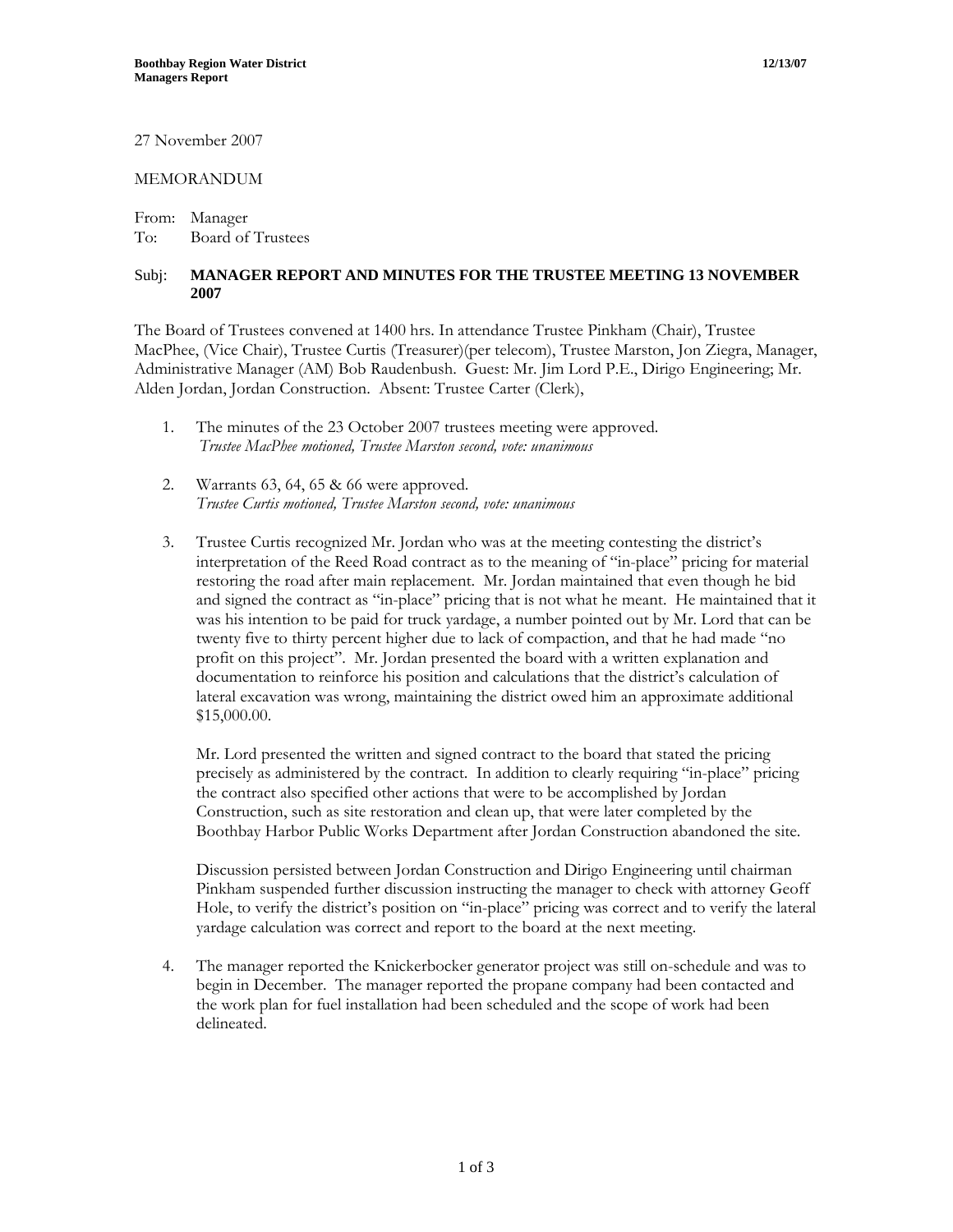- 5. The manager reported that on 7 November 2007 DeZurick arrived and recalibrated the effluent valve, located within the raw water pump station, from the Knickerbocker Intake and provided training to staff on its proper operation. The valve was then hydrostatically tested to 54 lbs and failed quickly. The manager went on to explain to rule out any other leakage the valve will be air tested with Wright-Pierce present. It was explained that if air bubbles appear in the raw water wet well then the valve is faulty and Wright-Pierce will turn this over to DeZurick and T-Buck for resolution.
- 6. It was reported that on 26 October 2007 the town of Boothbay reopened the Adams Pond Road to traffic. The manager relayed that he thought the final product looked good and was environmentally sound.
- 7. The board moved to discussion of the disposition of the East Boothbay standpipe. It was reported that on 24 October 2007 the AM and the manager met with Mr. Dan Alley to discuss the possibility of tipping the abandoned tank over. The three men walked the boundaries and discovered that there was adequate space to complete this project. In addition, Mr. Alley verbally agreed to allow the district to stage on his property if needed. Post-demolition plans were reportedly discussed including the property reverting back to Mr. Alley with an easement for the district to operate (as previously agreed to by the East Boothbay Water District), the demolition of the concrete pad and the installation and placement of a new fire hydrant. The manager relayed that there was discussion concerning the litigation ongoing with the Farnham Point Association. To navigate around any potential legal entanglements the manager proposed the required fire hydrant that will be needed once this project is completed and will be located on Farnham Point Road but on Alley property. The manager reported that all parties were aware the hydrant and remaining appurtenances would remain public domain.
- 8. The manager reported on the on-going efforts of the district to obtain a community development block grant for public water upgrade on Sea Street in Boothbay Harbor. It was reported that on 25 October 2007 a meeting was held at the Boothbay Harbor town hall with representatives from the district, Boothbay Harbor, Boothbay Harbor Boatyard, Lincoln County Economic Development, Dirigo Engineering and the State present. The meeting was reported to being very positive. There was some confusion over the jobs that would need to be added and the timing but after discussion the consensus from the group was to move forward. Ms. Amy Winston, Lincoln County Community Development, was putting together the package for the pre-application, which was reported due by 4 January 2008. The manager reported he had scheduled a follow-up visit with her to which trustee Pinkham instructed the manager to report back to the board.
- 9. The manager reported the intake zone for Knickerbocker Lake had been marked by a sign that provided by John Marsh Signs. The manager reported that there had been no negative feedback from the public and that the sign looked very professional and reflected well on the district.
- 10. The manager had no new information concerning the many subdivisions in the region.
- 11. The AM provided the board with an update on the relative health of the district's budget. It was reported that district revenues were running 5.7% over the projected budget, while expenses remained approximately 11.0% under projections. However, the AM reminded the board that on 19 November 2007 the major bond payments equaling \$167,000.00 were due which would close the budget expense number.